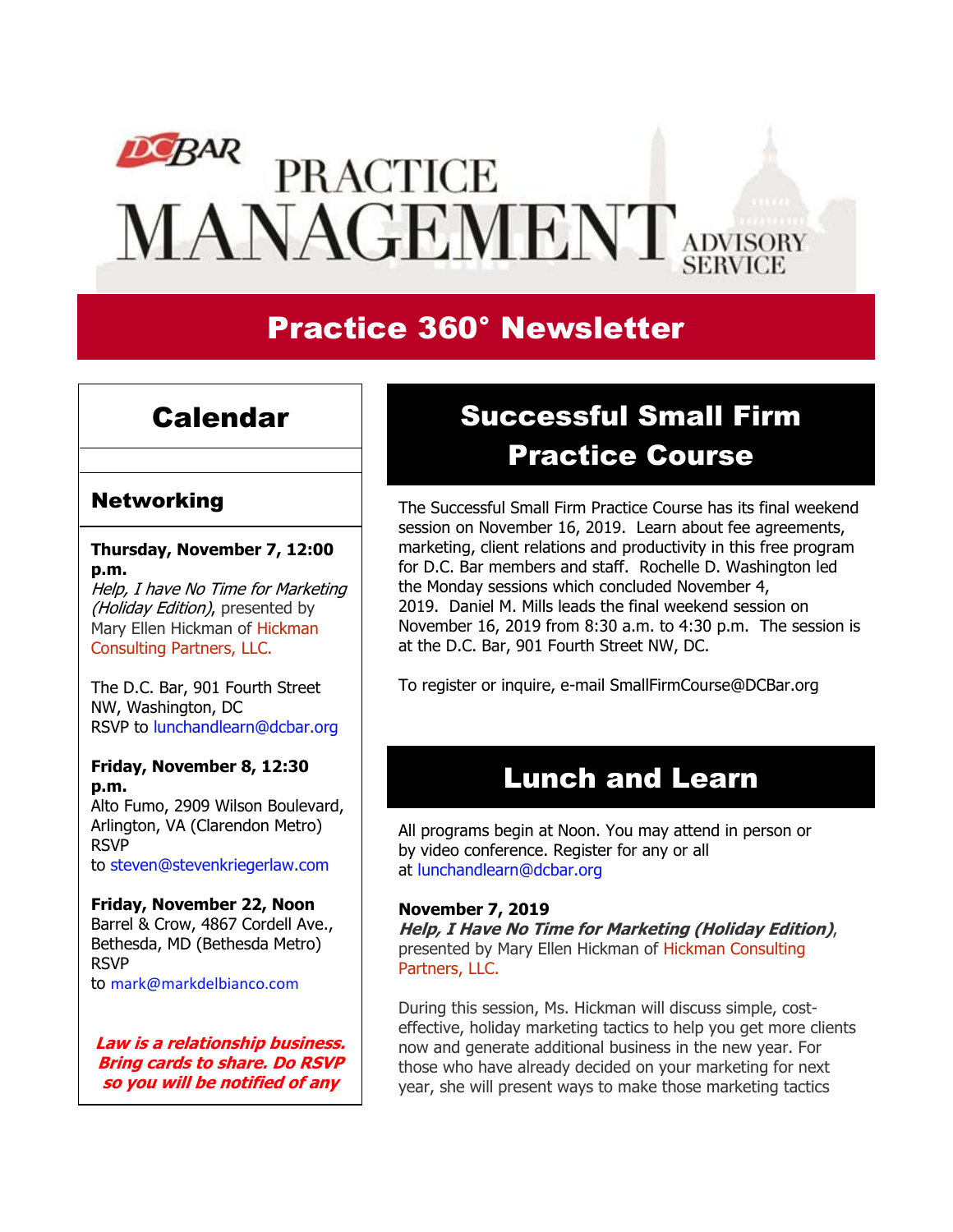#### **event updates.**

#### PMAS Events

**November 7** – Help, I have No Time for Marketing (Holiday Edition) **November 13** – Day 1 of Basic Training & Beyond **November 14** – Hands-on with **Fasctcase November 16** – Successful Small Firm Practice Course (Weekend, Day 2) **November 20** – Day 2 of Basic Training & Beyond

#### Ethics

#### **New!!**

Ethics guidance on **Duties When a Lawyer is Impaired.** [Legal](https://www.dcbar.org/bar-resources/legal-ethics/opinions/Ethics-Opinion-377.cfm?utm_source=Real%20Magnet&utm_medium=INSERT_CHANNEL&utm_campaign=INSERT_LINK_ID)  [Ethics Opinion 377](https://www.dcbar.org/bar-resources/legal-ethics/opinions/Ethics-Opinion-377.cfm?utm_source=Real%20Magnet&utm_medium=INSERT_CHANNEL&utm_campaign=INSERT_LINK_ID)

**Mandatory Arbitration Provisions in Fee Agreements.** [Legal Ethics](https://www.dcbar.org/bar-resources/legal-ethics/opinions/Ethics-Opinion-376.cfm?utm_source=Real%20Magnet&utm_medium=INSERT_CHANNEL&utm_campaign=INSERT_LINK_ID)  [Opinion 376](https://www.dcbar.org/bar-resources/legal-ethics/opinions/Ethics-Opinion-376.cfm?utm_source=Real%20Magnet&utm_medium=INSERT_CHANNEL&utm_campaign=INSERT_LINK_ID)

**What are the ethical implications of crowdfunding a legal representation?** Read [Legal](http://www.dcbar.org/bar-resources/legal-ethics/opinions/Ethics-Opinion-375.cfm?utm_source=Real%20Magnet&utm_medium=INSERT_CHANNEL&utm_campaign=INSERT_LINK_ID)  [Ethics Opinion 375](http://www.dcbar.org/bar-resources/legal-ethics/opinions/Ethics-Opinion-375.cfm?utm_source=Real%20Magnet&utm_medium=INSERT_CHANNEL&utm_campaign=INSERT_LINK_ID) for guidance.

**What are your obligations to a prospective client?** Read [Legal](http://www.dcbar.org/bar-resources/legal-ethics/opinions/Ethics-Opinion-374.cfm?utm_source=Real%20Magnet&utm_medium=INSERT_CHANNEL&utm_campaign=INSERT_LINK_ID)  [Ethics Opinion 374](http://www.dcbar.org/bar-resources/legal-ethics/opinions/Ethics-Opinion-374.cfm?utm_source=Real%20Magnet&utm_medium=INSERT_CHANNEL&utm_campaign=INSERT_LINK_ID) to find out.

**Have you read** the Legal Ethics Opinions on social media and lawyers?

work better. If you're just starting out, she'll share which marketing tactics tend to work best, which to avoid, and how to make sure that the time and money you invest in marketing get the best results.

#### **November 14, 2019**

**Hands-on with Fastcase**, presented by Matthew Geary of [Fastcase.](https://www.fastcase.com/bar_associations/d-c-bar/)

During this program, Mr. Geary will explore search methods and techniques to achieve better search results and lead attendees through a step by step, hands-on, experience using Fastcase's many tools and features. Fastcase is a Bar member benefit and the leading next-generation legal research service that puts a comprehensive national law library and smarter and more powerful searching, sorting, and visualization tools right at your fingertips. The Fastcase collection includes cases, statutes, regulations, court rules, and constitutions. Fastcase also provides access to a newspaper archive, legal forms, and a onestop PACER search of federal filings through our content partners.

#### **December 5, 2019**

**A Day in the Life of <sup>a</sup> Divorce & Family Law Lawyer**, presented by Michelle C. Thomas of M.C. Thomas & [Associates,](https://www.thomaslawdc.com/michelle-c-thomas.html) [PC.](https://www.thomaslawdc.com/michelle-c-thomas.html)

Between managing clients, counsel and court, practicing divorce and family law can be challenging. During this session, Ms. Thomas will provide insight on how to not just survive but thrive as a divorce and family lawyer. This program will provide valuable information about how to develop, manage and grow a flourishing divorce and family law firm while minimizing the stress that often accompanies divorce practice. From recent changes in the law to law office management, the session will cover a wide array of issues that arise in divorce and family law and provide viable solutions. Topics include: the nuts and bolts of starting a divorce law practice; how to become a wellrespected divorce law practitioner; managing a multijurisdictional practice; the various niches within this practice area and the importance of selecting one; how to keep up with the fast-paced changes in the law; common mistakes and pitfalls; the basics of practice and case management; as well as marketing and business development advice. If you have ever wondered how to get more divorce clients or simply get better ones, then you should not miss this session.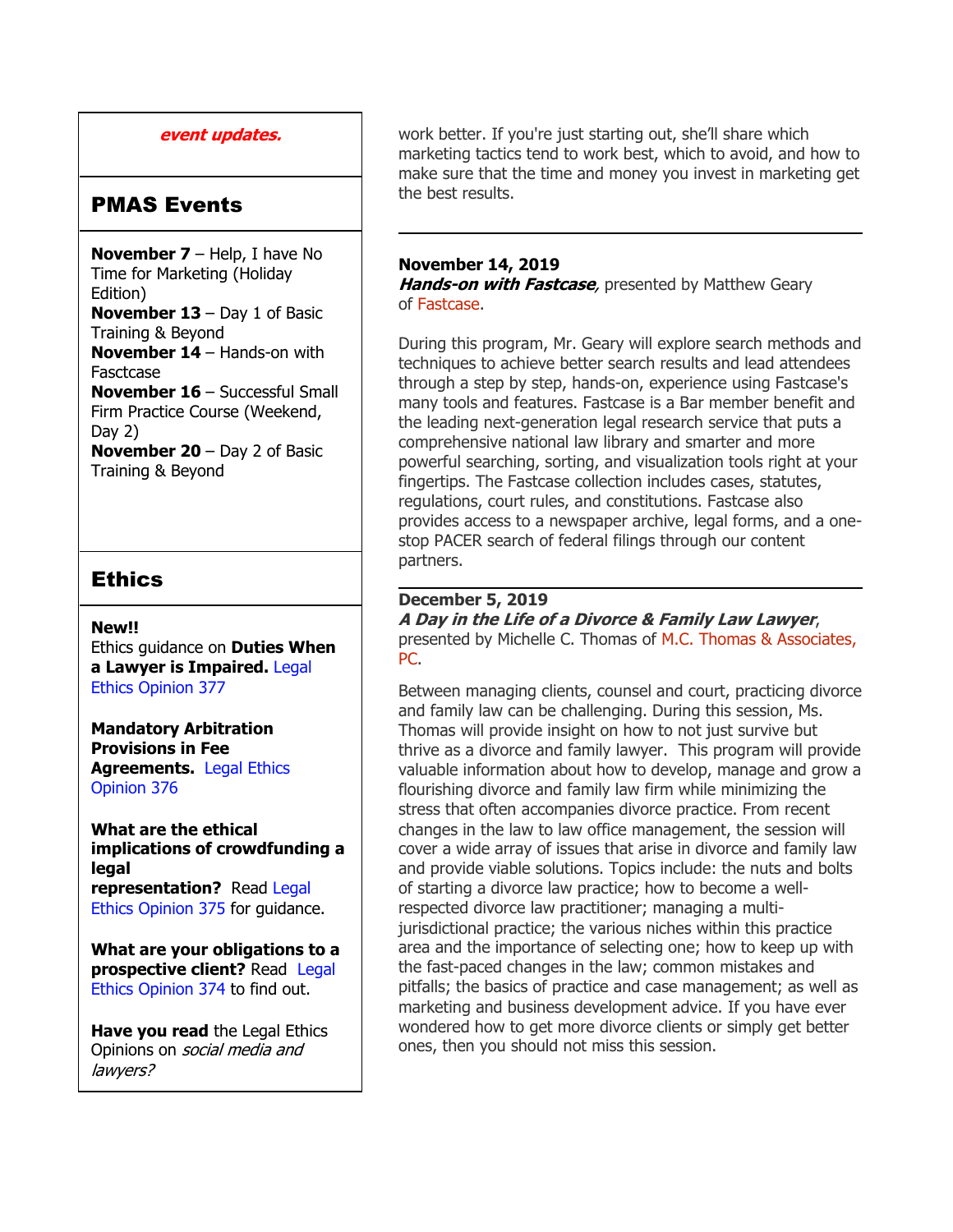[Legal Ethics Opinion](http://www.dcbar.org/bar-resources/legal-ethics/opinions/Ethics-Opinion-370.cfm?utm_source=Real%20Magnet&utm_medium=INSERT_CHANNEL&utm_campaign=INSERT_LINK_ID) 370 [Legal Ethics Opinion](http://www.dcbar.org/bar-resources/legal-ethics/opinions/Ethics-Opinion-371.cfm?utm_source=Real%20Magnet&utm_medium=INSERT_CHANNEL&utm_campaign=INSERT_LINK_ID) 371

#### Other Events

[Continuing Legal Education](https://join.dcbar.org/eweb/DynamicPage.aspx?Site=DCBar&WebKey=cbe606bc-88d4-4d37-872c-f48d412a59e5&evt_etc_key=7aaf572d-f662-422f-9fe7-0ae3f4b705be&utm_source=Real%20Magnet&utm_medium=INSERT_CHANNEL&utm_campaign=INSERT_LINK_ID)  [programs](https://join.dcbar.org/eweb/DynamicPage.aspx?Site=DCBar&WebKey=cbe606bc-88d4-4d37-872c-f48d412a59e5&evt_etc_key=7aaf572d-f662-422f-9fe7-0ae3f4b705be&utm_source=Real%20Magnet&utm_medium=INSERT_CHANNEL&utm_campaign=INSERT_LINK_ID)

[Communities Events](https://join.dcbar.org/eweb/DynamicPage.aspx?site=dcbar&webcode=EventList&utm_source=Real%20Magnet&utm_medium=INSERT_CHANNEL&utm_campaign=INSERT_LINK_ID)

Pro Bono Center [training programs](http://www.dcbar.org/pro-bono/resources-and-training/pro-bono-training.cfm?utm_source=Real%20Magnet&utm_medium=INSERT_CHANNEL&utm_campaign=INSERT_LINK_ID)



#### **December 12, 2019**

**Tech Talk for Attorneys: Using Computers Efficiently in the Workplace (Hands-On)**, presented by Michael D.J. Eisenberg of The Law Office of Michael D.J. [Eisenberg](http://www.eisenberg-lawoffice.com/)

Mr. Eisenberg is a D.C. lawyer and blogger at www.TheTechSavvyLawyer.Page. Join him for a series of rapidfire, 5-minute, tips and tricks to help those less comfortable with technology become more efficient using computers in the workplace. He will share some tricks he uses and has taught to other attorneys over the years. As a practicing lawyer, he will also identify some of the professional responsibility traps for attorneys that can result from uninformed computer use. You are invited to bring your laptop to follow along.



The Lunch and Learn Series is [here.](http://www.dcbar.org/bar-resources/practice-management-advisory-service/Lunch-Series.cfm?utm_source=Real%20Magnet&utm_medium=INSERT_CHANNEL&utm_campaign=INSERT_LINK_ID) New programs are added regularly. Recaps and materials from recent programs are [here.](http://www.dcbar.org/bar-resources/practice-management-advisory-service/Lunch-Series-Past.cfm?utm_source=Real%20Magnet&utm_medium=INSERT_CHANNEL&utm_campaign=INSERT_LINK_ID) If you have an idea for a program, let us know at: [lunchandlearn@dcbar.org](mailto:lunchandlearn@dcbar.org)

## Basic Training & Beyond

Our monthly [Basic Training & Beyond](http://www.dcbar.org/bar-resources/practice-management-advisory-service/basic-training.cfm?utm_source=Real%20Magnet&utm_medium=INSERT_CHANNEL&utm_campaign=INSERT_LINK_ID)**,** is set for November 13 and 20 at 9:15 a.m. – 4:30 p.m.

Register at [BasicTraining@dcbar.org](mailto:BasicTraining@dcbar.org?subject=Basic%20Training%20%26%20Beyond) 

This program has been attended by more than 3,000 lawyers and many have launched and are operating small law firms.

# PMAS Links and Free Downloads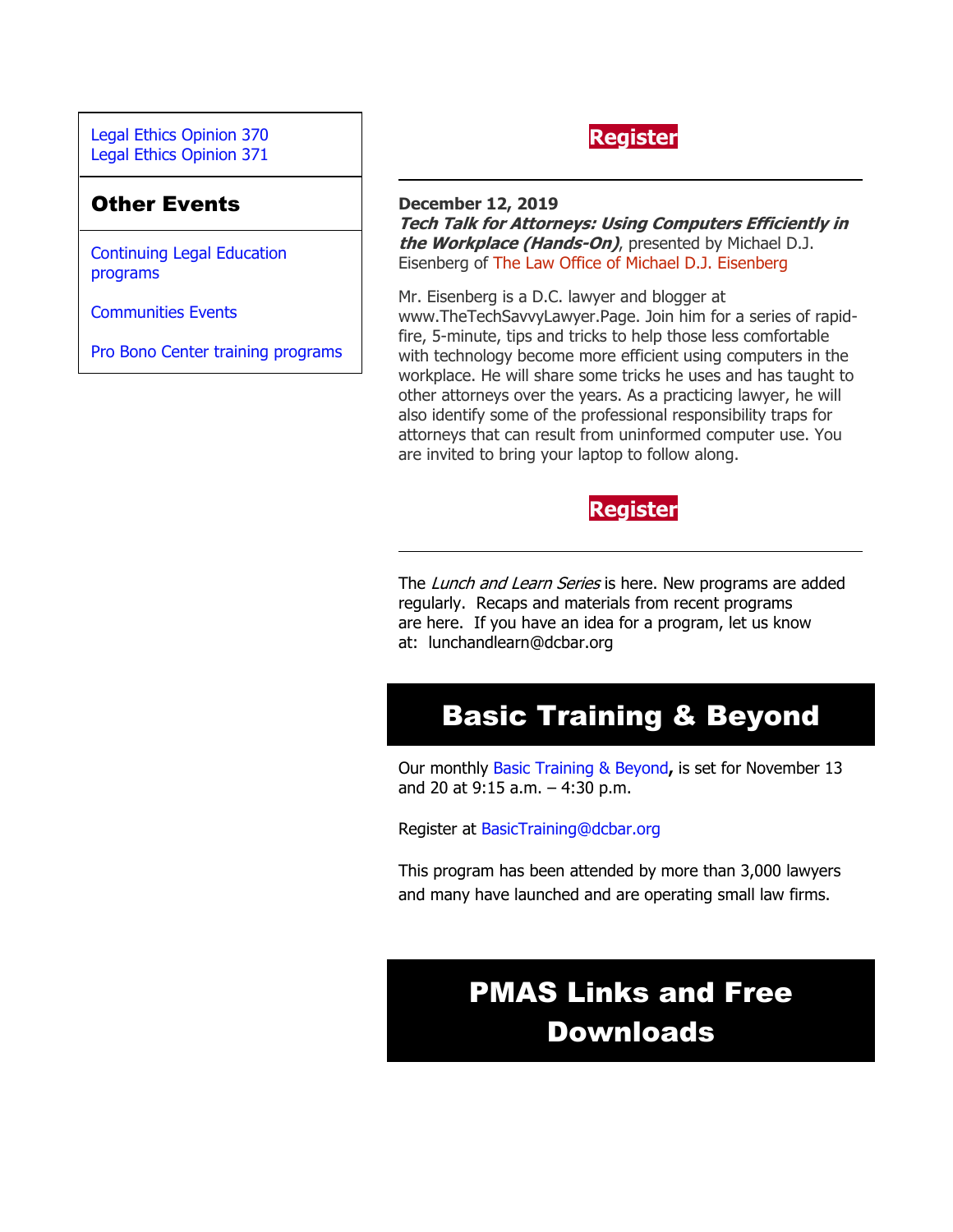[Law Firm Management Assessment \(Self-Check\)](https://www.dcbar.org/bar-resources/practice-management-advisory-service/selfcheck.cfm?utm_source=Real%20Magnet&utm_medium=INSERT_CHANNEL&utm_campaign=INSERT_LINK_ID)

[Small firm legal trends and compensation reports](http://www.dcbar.org/bar-resources/practice-management-advisory-service/basic-training-supplement.cfm?utm_source=Real%20Magnet&utm_medium=INSERT_CHANNEL&utm_campaign=INSERT_LINK_ID)

[e-Manual for Basic Training & Beyond](http://www.dcbar.org/bar-resources/practice-management-advisory-service/upload/eManual-050316.pdf?utm_source=Real%20Magnet&utm_medium=INSERT_CHANNEL&utm_campaign=INSERT_LINK_ID)

[More PMAS programs](http://www.dcbar.org/bar-resources/practice-management-advisory-service/?utm_source=Real%20Magnet&utm_medium=INSERT_CHANNEL&utm_campaign=INSERT_LINK_ID)

## From the Desks of Dan and Rochelle



Overheard at the [Great Legal Marketing](https://www.greatlegalmarketing.com/) annual conference in Arlington, VA. last month:

A representative of a busy, successful plaintiff injury firm in Northern Virginia said, while explaining that the firm's hard copy, six page, monthly newsletter is one of the firm's more potent marketing tools, the firm is soon adjusting its content ratio from 60% nonlegal / 40% legal to 80% nonlegal / 20% legal. The regular recipe column in the newsletter is the most read item, according to a survey of the newsletter's audience, said the representative.

And if you missed **Clearing Clutter, Tuning in to Time, Space & Mind** last month with Niki Irish & Tracy Huang, [here's the recording](https://www.youtube.com/watch?v=vQtBYiCwgwA&feature=youtu.be).

#### **--Dan**

Year end is quickly approaching, and lawyers are exploring new and innovative ways to improve or increase marketing initiatives for 2020. Before you start "getting fancy" make sure your existing marketing initiatives are up to par. Let's start with your website which serves as your on-line business card. When is the last time you checked on your website to see if everything was working properly? No matter where your next client comes from, the internet or referral, they almost always check out your website. Here are a few other things you can do to make sure your latest marketing initiative doesn't lead a prospective client to a less than stellar webpage.

- 1. Make sure all your webpage links work!
- 2. Check to make sure your practice area content is up to date if applicable laws have changed.